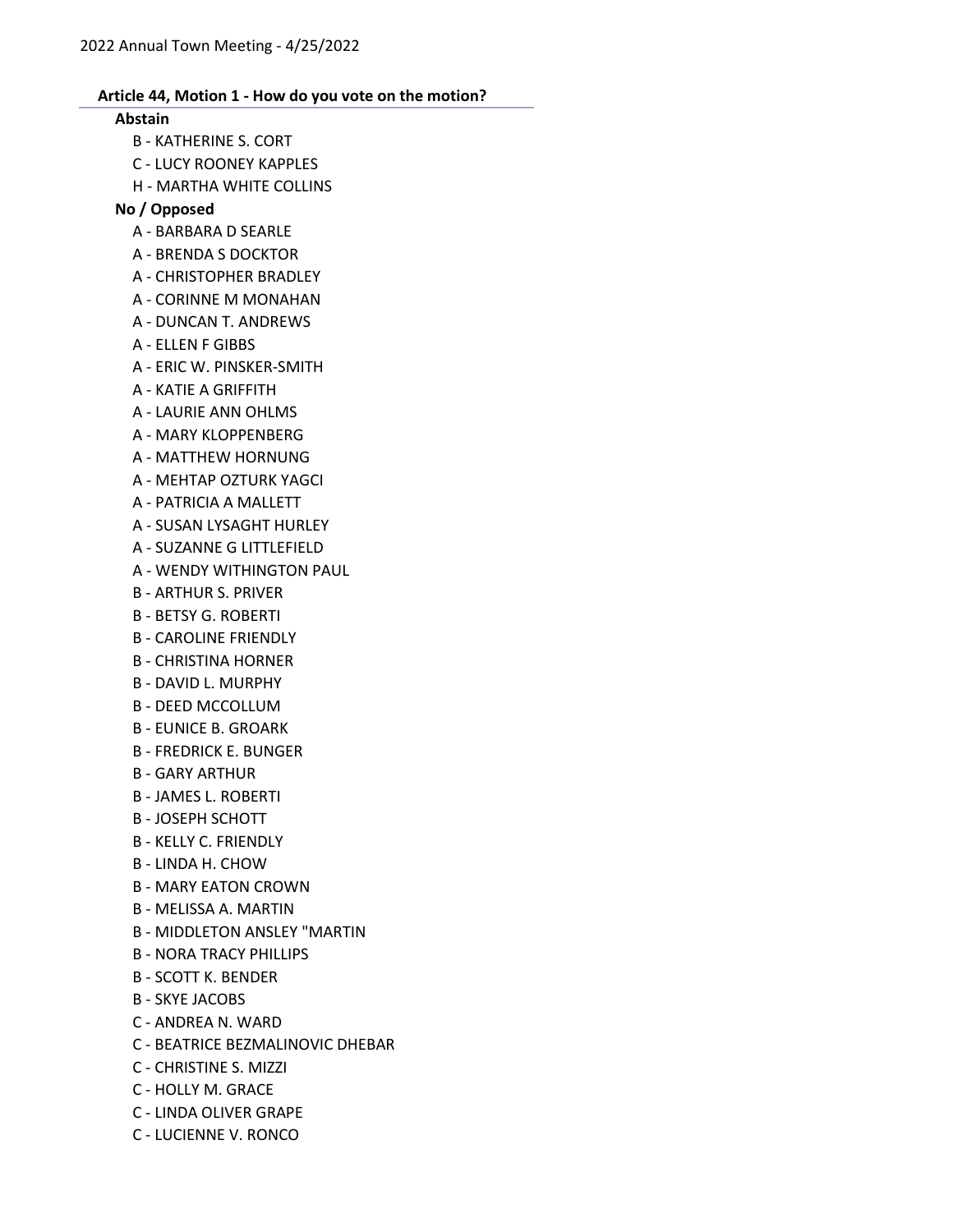C - MARTIN JAY "MCHALE C - MORRIS RUSTY KELLOGG C - PAMELA POSEY C - SARAH H. PEDERSEN C - SHANI M. DEFINA C - SHARON L. GRAY C - SUSAN K. MAGGIONI C - THOMAS H. ULFELDER C - WENDY HARRIS GARBER D - ANN-MARA S. LANZA D - CAROL ALMEDA-MORROW D - CRAIG EDWARD MACK D - DIANE E. HALL D - ELLIOT GODFREY SWAN D - GAIL FRANCES SULLIVAN D - IAN COHEN D - ILLANA S. NISSENBAUM D - JOHN D. LANZA D - JOHN SCHULER D - LAURA ROBERT-FRAGASSO D - LAURA SCHOTSKY OLTON D - LINA EVE VITA MUSAYEV D - LORI A. FERRANTE D - MARGIE PALLADINO D - MARK B. BENJAMIN D - MARY BETH GRIMM D - MASON R. SMITH D - MAURA MURPHY D - SANDRA SABA JOSEPH D - STEPHEN G. MURPHY D - W. ARTHUR "GARRITY E - DENNIS DISCHINO E - JESSICA BETH GRAHAM E - JOAN GAUGHAN E - KATHERINE K. MACDONALD E - KATHERINE L. "BABSON E - KEVIN J. MACDONALD E - LAURENCE D. SHIND E - LISE M. OLNEY E - MARY GARD E - NANCY L. GOODEN WESTENBERG E - PAUL A. CRAMER E - RAINA C. MCMANUS E - RANI ELWY E - REGINA C. LAROCQUE E - RUSSELL THOMAS GENTRY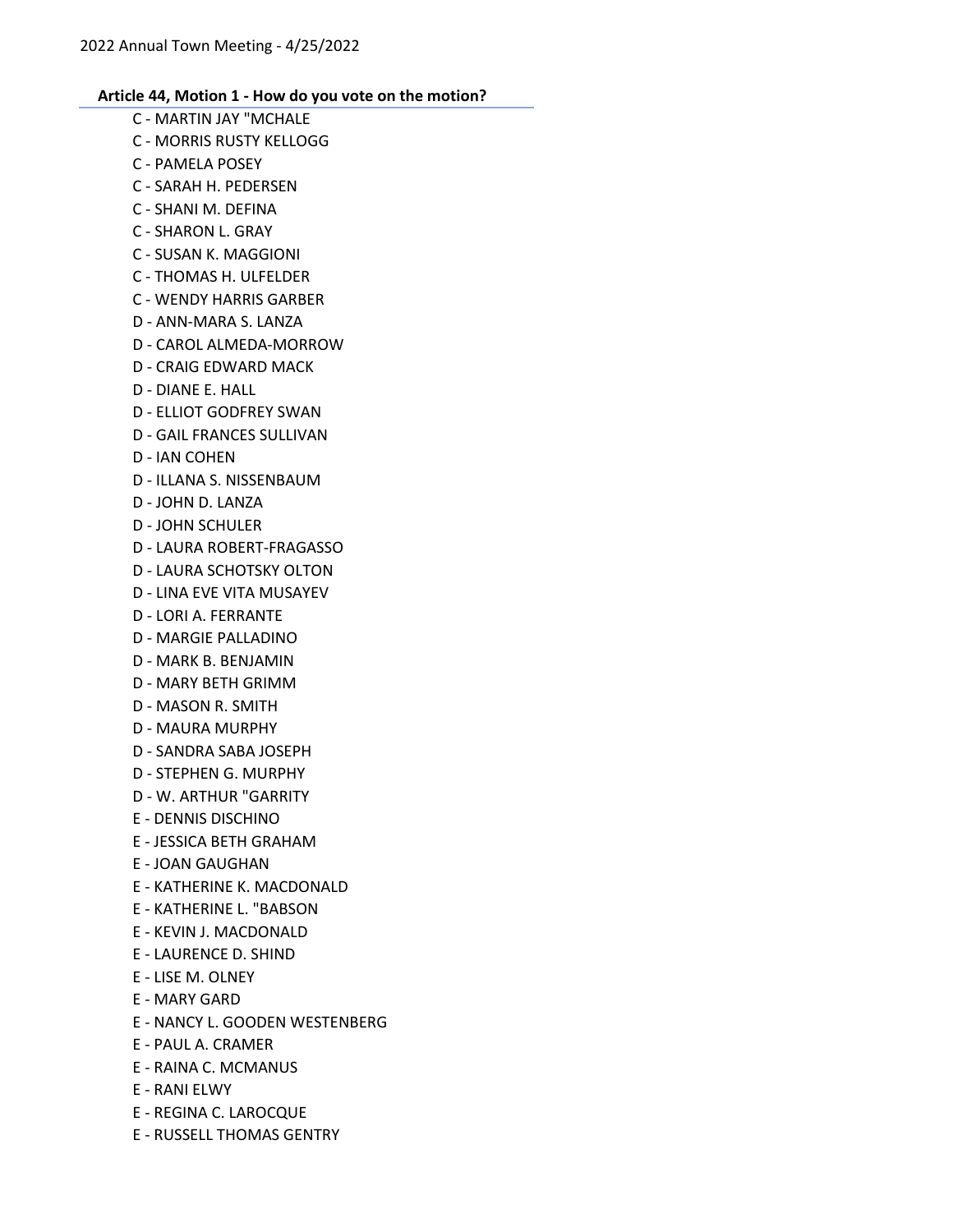E - SUSAN E. RYAN E - THOMAS J. MACDONALD E - TIMOTHY W. FULHAM E - WENDY S. BECK VON PECCOZ F - ANNE P. COHEN F - C. MADISON "RILEY F - CHRISTINE SWENSON LAWRENCE F - ELIZABETH MAY F - FREDERIC W. RIPLEY F - HOPE CROSIER F - JAY PROSNITZ F - JULIE RISING BRYAN F - LISA COLLINS F - MICHAEL J. MASTRIANNI F - NICHOLE ANN BERNIER F - NIKI BRINKMAN-OFENLOCH F - PRUDENCE B. HAY F - SALVATORE "DEFAZIO F - STEVEN J. SIMONS F - VICTORIA J. OSTLER F - VIRGINIA LEE FERKO G - ALICE HANLON PEISCH G - ANDREW A. WILSON G - CRAIG L. COHEN G - DIANE CAMPBELL G - EDWARD D. FOLLAND G - JE'LESIA JONES G - JOAN HACKETT CODY G - JUDSON L. JAFFE G - KARL HAMMOND G - KATHLEEN F. TRUMBULL G - MARJORIE R. FREIMAN G - MARY ANN CLUGGISH G - PARKER MORSE G - PAUL H. MERRY G - PETER SOLOMON G - RICHARD MICHAEL SALASOVICH G - SUSAN A. MANGIACOTTI G - THADDEUS A. HEUER G - TODD M. COOK H - CATHERINE C. MIRICK H - CHRISTINA WHITING DOUGHERTY H - COLETTE EMMA AUFRANC H - CONCHITA JEANNE MAYELL H - DAVID HIMMELBERGER

H - ELLEN L. KORPI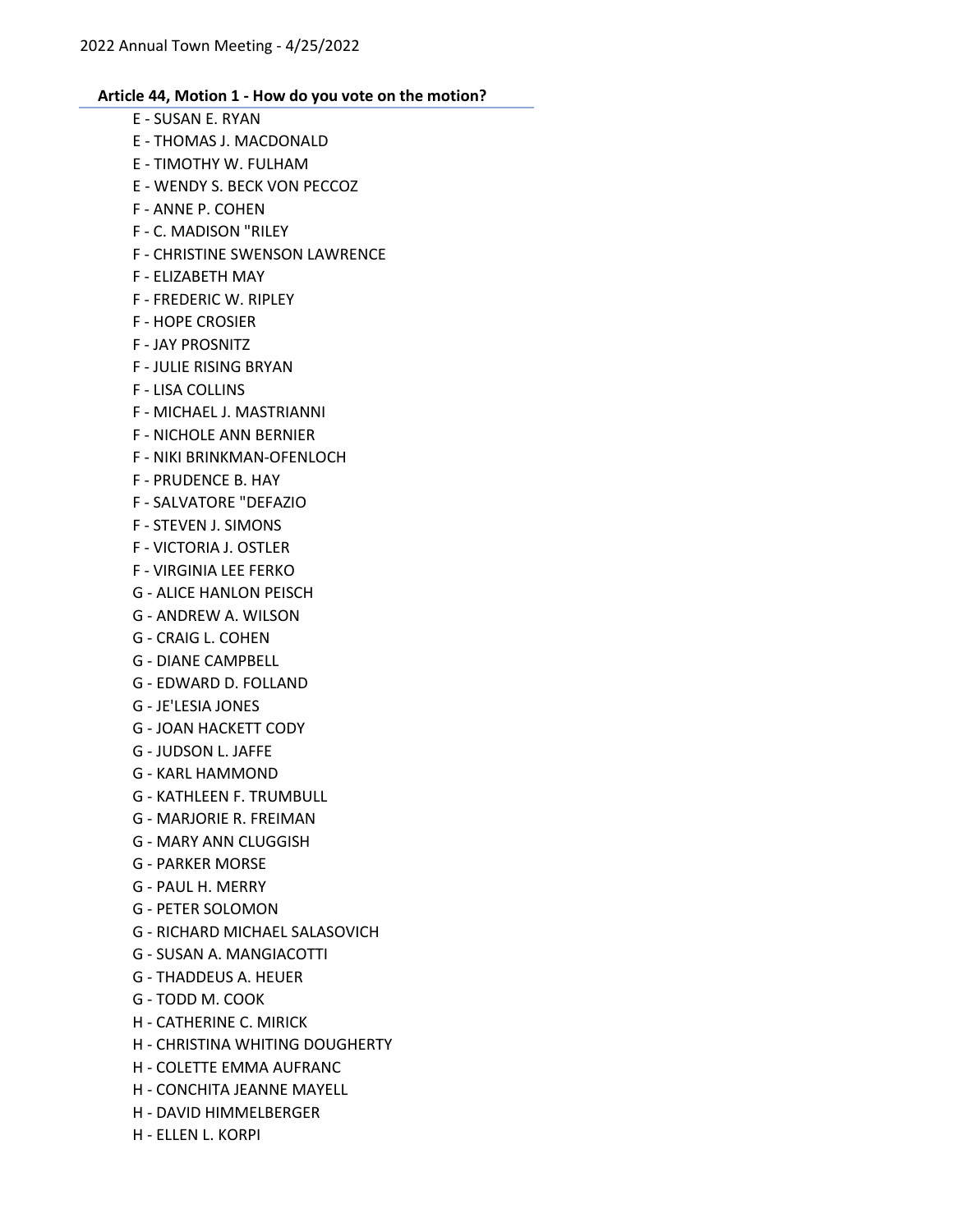- H ERIN HESTER
- H EZRA M. ENGLEBARDT
- H HEATHER B. SAWITSKY
- H ILISSA K. POVICH
- H JEFFREY WECHSLER
- H JENNIFER D. FALLON
- H JENNIFER LEE MADDEN
- H JUDY BARR
- H JULIA HICKSW DE PEYSTER
- H KATHLEEN E. WOODWARD
- H LEDA MURCIA EIZENBERG
- H MARY T. CONVERSE-SCHULZ
- H PAMELA L. KUBBINS
- H PAUL L. CRISWELL
- H PHYLLIS LESSNER THEERMANN
- H RICHARD M. "PAGE
- H SUSAN BALCH CLAPHAM

# Yes / In Favor

- A BARBARA HIRSCH
- A CHRISTOPHER E. SHEDD
- A GWEN BAKER
- A GWENN ROOS
- A HUAN HUANG
- A JOHN DUFFY
- A LISA M FICO
- A MARTHA WILSON BYRNE ROCKWOOD
- A PAMELA STIRRAT
- A REBECCA LOUISE CRANE
- A SHEILA OLSON
- A VIRGINIA V. BRACCIA
- B ALBERT BENEDICT "KRUG
- B AMY E. MCCARRON
- B IVY WANG
- B JOSEPH MICHAEL "HICKSON
- B PAUL THOMAS DELANEY
- B PETRO LISOWSKY
- B ROBERTA MORGENSTERN
- B S. PETER W. JONES
- C AMY SB GOTTSCHALK
- C ELIZABETH LASHWAY
- C HYUN SOOK RYU SONG
- C KATE MCGEOUGH
- C KATHY Y. EGAN
- C KELLY MCCOULF NORRIS
- C LEANNE J. LEIBMAN
- C LOIS SULLIVAN